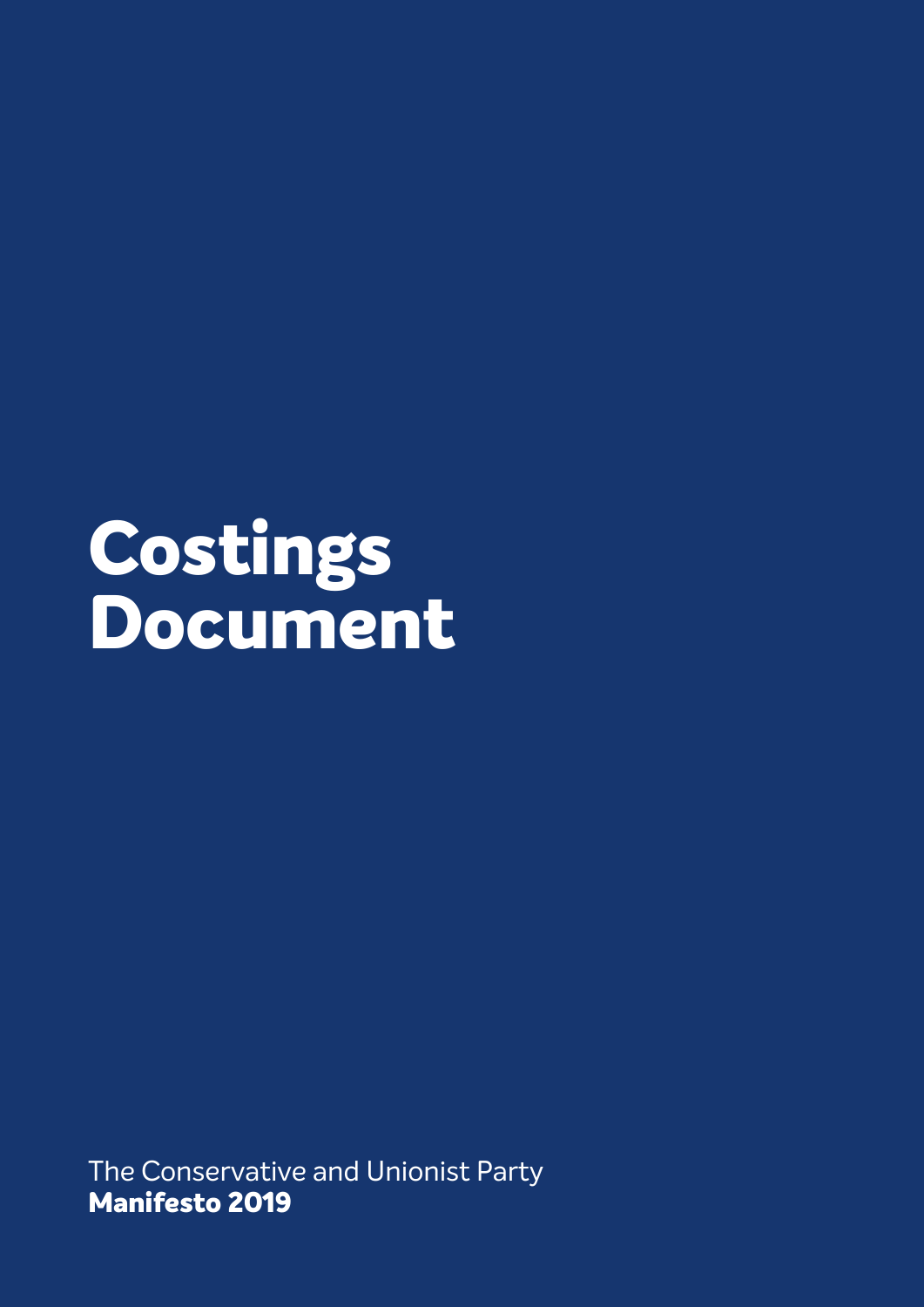

## **FOREWORD**

The choice at this election is clear: between economic success and economic chaos.

A Conservative Government that will get Brexit done, keep taxes low and bring debt down. Or a Labour Government that will extend the Brexit uncertainty, increase taxes and let debt spiral out of control.

We will invest in the people's priorities – in our NHS, schools, police and our environment. That's why, over this government's first hundred days, I was proud to announce 20,000 new police officers on our streets, 20 hospital upgrades, £14 billion in extra school funding and an extra £1 billion for social care. We will invest in our future – in the rail, road and digital infrastructure we all rely on.

But we won't gamble with taxpayers' money or this country's economic future. That is why we have set out clear rules that will keep borrowing and debt under control. As you can see in this document, our plans are responsible and fully costed.

The same cannot be said about Labour, whose reckless plans and ideological experiments would cost the country £1.2 trillion over the next Parliament. Debt would soar as a result. Taxes would go up by £2,400 per person every year to pay for it. Businesses and investors would flee these shores. That's not a risk our country can afford.

 $S.$ )

Rt Hon Sajid Javid Chancellor of the Exchequer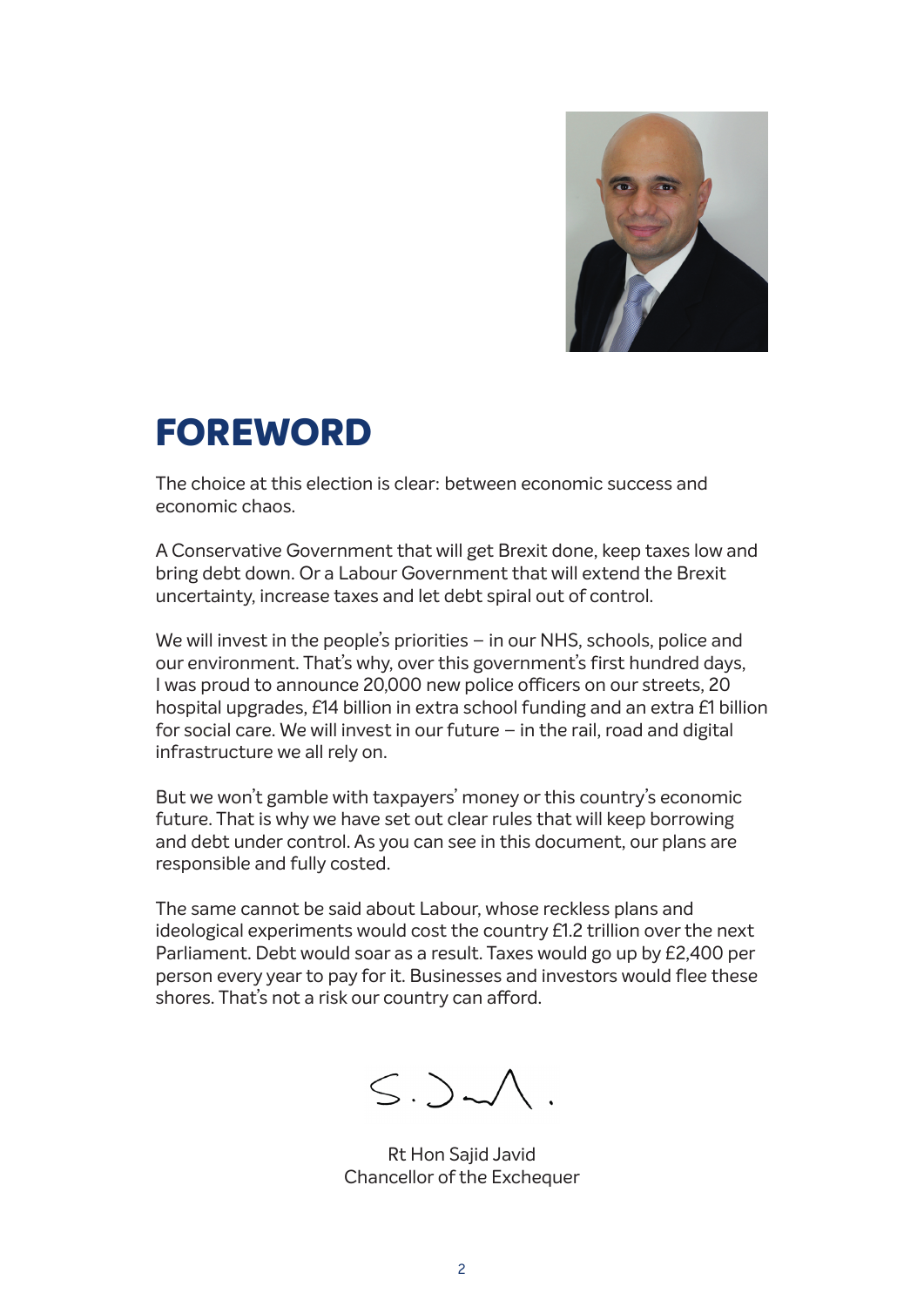### **Introduction**

Since coming to office in July, this Government has announced the fastest planned increase in day-to-day departmental spending for 15 years.

Our commitments include delivering on the people's priorities:

- Health: a cash increase for the NHS of £33.9 billion a year by 2023-24 compared to 2018-19 budgets, and an extra £1 billion a year for social care, to be delivered in every year of this parliament.
- Crime: £750 million to begin delivery of the government's commitment to recruit 20,000 additional police officers, and funding to begin delivery of the government's £2.5 billion commitment to create an additional 10,000 prison places.
- Schools: a £14 billion package giving every secondary school a minimum of £5,000 per pupil by 2020-21, and every primary school £4,000 per pupil by 2021-22, with over £700 million extra funding to support children and young people with special educational needs, and £400 million to train and teach more than a million 16 to 19-year olds in Further Education the skills they need to succeed in the modern economy.
- • Defence: £2.2 billion in additional funding for our Armed Forces, to ensure they can continue to modernise and meet the ever-changing threats to our national security.
- Infrastructure: plans to invest £100 billion in transforming the UK's infrastructure, including Northern Powerhouse Rail, the Midlands Rail Hub, better local roads, buses and trains, and supporting the rollout of gigabit-capable broadband to every home. Our National Infrastructure Strategy, to be published with the next Budget, will set out further details of how this sum will be divided up.

This document sets out the additional spending commitments and tax cuts set out in our manifesto today and explains how they will be paid for. Previous spending commitments have been set out in other financial statements, for example the most recent Budget and Spending Round.

Figures are derived from official costings received by ministers in the course of normal government business prior to commencement of the pre-election period on 6 November 2019. The term "Fund" denotes Conservative Party policy decision.

Forecasts are shown over a four-year period beginning with 2020-21, the fiscal year commencing shortly after the return of Parliament, and concluding with 2023-24, being the fiscal year concluding shortly before the likely date of the next general election and also the final year of the Office of Budget Responsibility's most recent forecast horizon.

All figures are inclusive of Barnett consequentials where applicable. Over the four-year period, these amount to:

| £ million        | Revenue | Capital | Total |
|------------------|---------|---------|-------|
| Scotland         | 954     | 2.174   | 3,128 |
| <b>Wales</b>     | 551     | 1,256   | 1,807 |
| Northern Ireland | 328     | 748     | 1,076 |

If returned to office, a Conservative government would align new EU nationals' access to non-contributory benefits with that of non-EU nationals and take steps to reduce the incidence of "health tourism". We err on the side of caution and make no allowance for those savings here.

Figures are stated in nominal terms.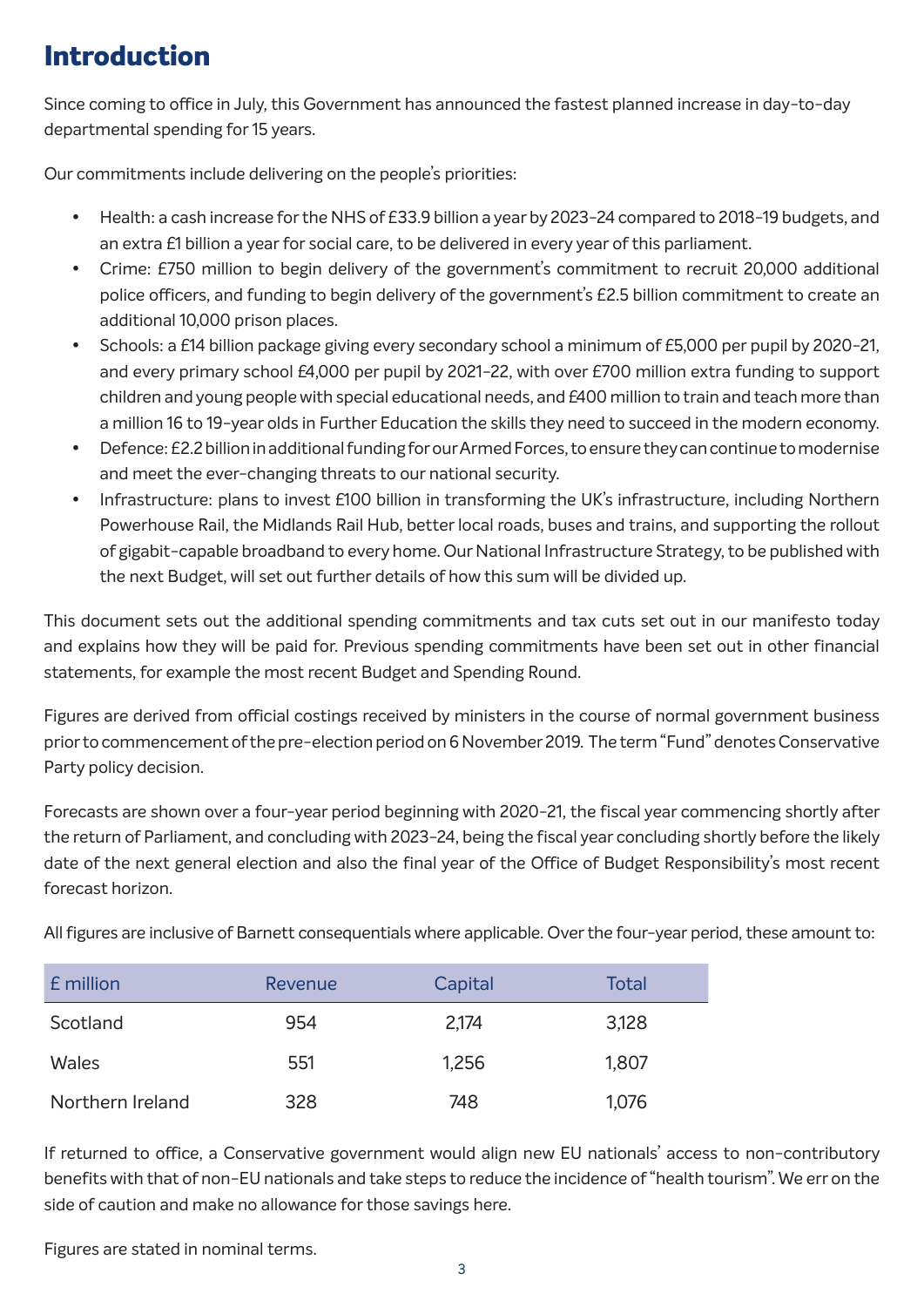All of our plans are consistent with the new fiscal rules unveiled by the Chancellor on 7 November. These are: to have the current budget in balance no later than the third year of the forecast period; to limit public sector net investment to 3pc of GDP; and to reassess plans in the event of a pronounced rise in interest rates taking interest costs above 6pc of government revenue.

\*\*\*

The following tables show how our manifesto commitments square with our commitment to fiscal discipline, and in particular with our policy of keeping the current budget in balance – that is, borrowing only to invest, not for day-to-day spending. Accordingly, the first two tables show the additional day-to-day spending that we propose. The second two tables show how our policies would affect tax receipts. The fifth table draws the results together and estimates the yearly current budget balances that would result. They are in surplus in each year of the forecast, thereby meeting our fiscal rules.

#### **Table 1: Resource Spending**

This table sets out the resource spending commitments made since the election was called, and in our manifesto today.

| £ million                                       | Footnotes      | 2020-21        | 2021-22        | 2022-23     | 2023-24        |
|-------------------------------------------------|----------------|----------------|----------------|-------------|----------------|
| NHS: nurse recruitment, training &<br>retention |                | 759            | 819            | 862         | 879            |
| NHS: 50m more appointments in GP<br>surgeries   |                | 399            | 642            | 690         | 695            |
| Hospital car parking                            | 1              | 93             | 95             | 97          | 99             |
| <b>National Skills Fund</b>                     |                | $\mathbf 0$    | 600            | 612         | 624            |
| Flexible Childcare Fund                         | $\overline{c}$ | $\overline{O}$ | 250            | 255         | 260            |
| Arts Premium                                    | 3              | $\overline{0}$ | 107            | 109         | 111            |
| Physical education                              |                | 12             | 32             | 33          | 34             |
| South West Water Rebate                         |                | 40             | $\mathbf 0$    | $\mathbf 0$ | $\mathbf 0$    |
| PIP: extend time to reassessment                | 4              | 75             | 76             | 78          | 80             |
| Learning, Disability & Autism Fund              |                | 24             | 25             | 25          | 0              |
| <b>Unpaid Carers Leave</b>                      | 5              | $\overline{0}$ | 25             | 25          | 25             |
| <b>Neonatal Leave</b>                           | 6              | $\overline{O}$ | 10             | 10          | 10             |
| <b>Community Sentencing</b>                     | 7              | 77             | 79             | 80          | 82             |
| <b>Crown Prosecution Service</b>                | 8              | 11             | 11             | 11          | 12             |
| Victim Support                                  | 9              | 6              | 6              | 6           | 7              |
| Domestic Abuse Courts pilot                     |                | 6              | 6              | 6           | $\overline{7}$ |
| Royal Commission on CJS                         |                | 3              | $\overline{O}$ | 0           | 0              |
| Voter ID administration costs                   |                | $\overline{0}$ | 11             | 9           | 14             |
|                                                 |                | 1,505          | 2,794          | 2,908       | 2,938          |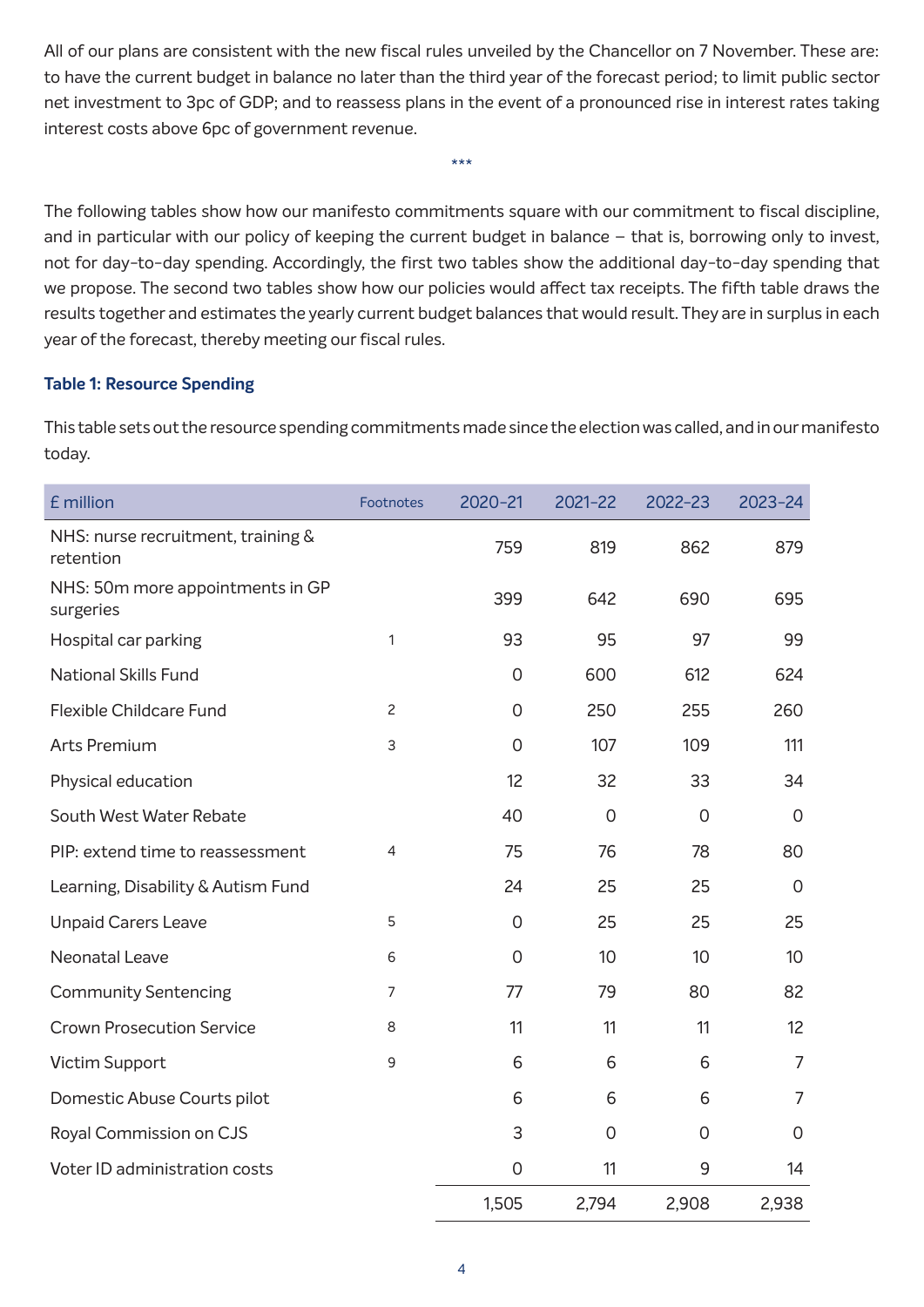#### **Footnotes**

- 1 Funding for concessionary groups as per NHS parking guidelines
- 2 Capital component shown in Table 5 below
- 3 Secondary schools
- 4 Minimum award length for Personal Independence Payment of 18 months
- 5 Extra welfare AME from one week unpaid carers leave
- 6 Two weeks neonatal leave
- 7 GPS and sobriety tagging and extra costs to probation service
- 8 Increased resource for tackling sexual violence
- 9 Support for rape victims

In addition to the resource commitments set out above, our manifesto also includes some commitments that will be funded from within existing departmental budget allocations. They do not therefore impose new burdens on the public finances. These are shown in the table below.

#### **Table 2: Commitments funded from existing departmental budget allocations**

Bolster National Crime Agency

"Coast to coast" path across the North

Constitution, Democracy & Rights Commission

Extend Cancer Drugs Fund into 'Innovative Medicines Fund'

Health tourism enforcement

Improve employment opportunities for ex-offenders

Implement Glover Review

International LGBT conference

NHS Visa

Set up Office for Environmental Protection; legal targets for air quality

Strengthen Troubled Families programme; Family Hubs to serve vulnerable families with intensive support

Use new air traffic control technology to cut the time aircraft spend waiting to land; build on Britain's pioneering work in electric and low-carbon flight

Veterans' Railcard

Wraparound childcare for military personnel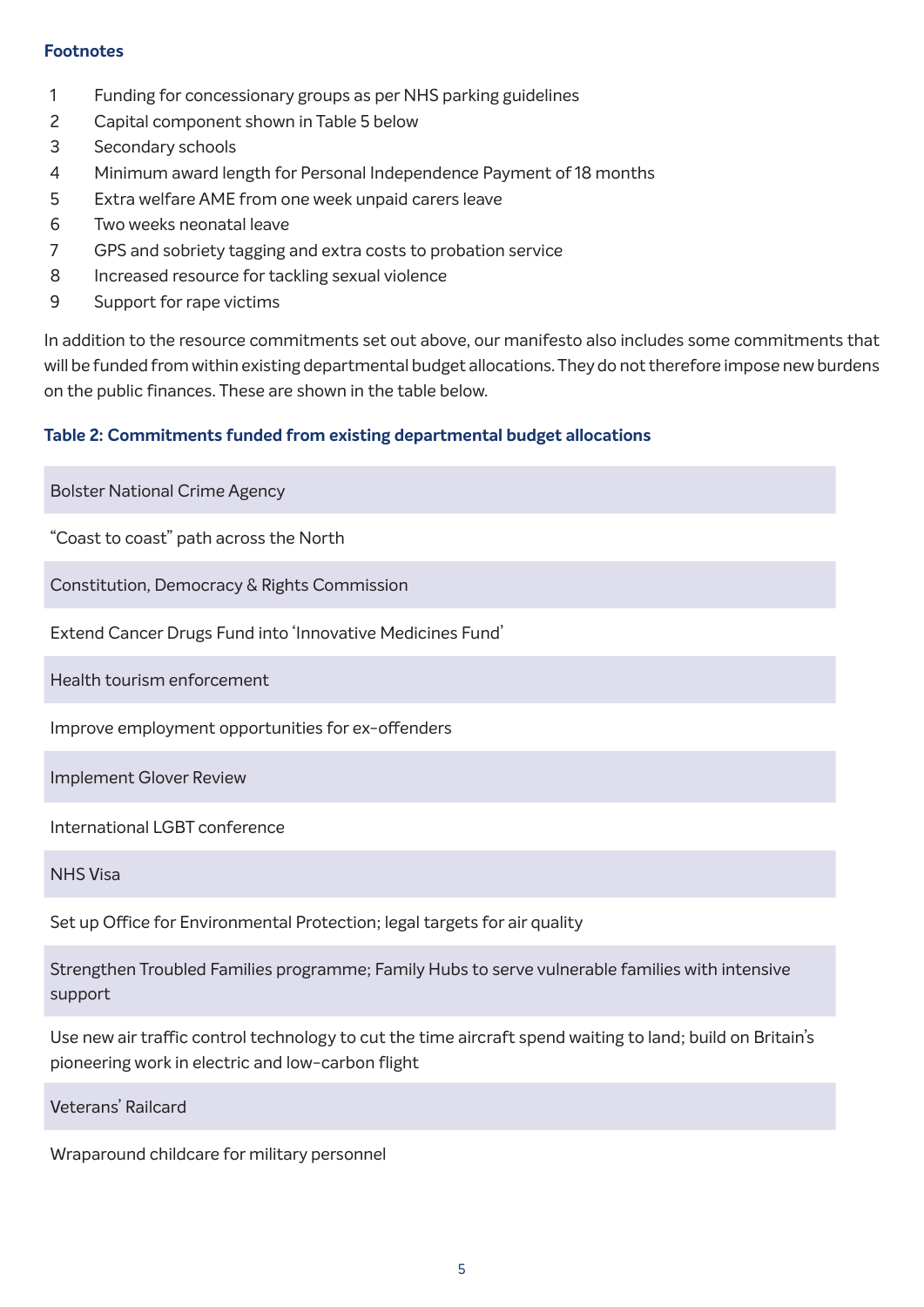#### **Table 3: Tax Cuts**

The table below sets out the tax cuts that our manifesto offers for people and businesses. These would reduce the government's tax receipts.

| £ million                                    | <b>Footnotes</b> | 2020-21     | $2021 - 22$     | 2022-23 | $2023 - 24$ |
|----------------------------------------------|------------------|-------------|-----------------|---------|-------------|
| NICs: threshold increase                     | 1                | 2,170       | 2,180           | 2,340   | 2,500       |
| <b>Employment Allowance</b>                  | 2                | 470         | 480             | 490     | 500         |
| <b>Business Rates</b>                        | 3                | 320         | 10 <sup>°</sup> | 10      | 10          |
| <b>Structures and Buildings</b><br>Allowance | $\overline{4}$   | 130         | 205             | 260     | 315         |
| <b>R&amp;D Tax Relief</b>                    | 5                | 85          | 235             | 265     | 275         |
| Tampon Tax                                   | 6                | $\mathbf 0$ | 15              | 15      | 15          |
| <b>Employer NICs for Veterans</b>            | 7                | 20          | 25              | 25      | 25          |
|                                              |                  | 3,195       | 3,150           | 3,405   | 3,640       |

#### **Footnotes**

- 1 Increase to £9,500 in April 2020. Our ultimate ambition is to raise to £12,500.
- 2 Raise from £3,000 to £4,000.
- <sup>3</sup> Includes one year boost to retail discount, extension of discount to music venues and cinemas and pubs relief.
- 4 Increasing rate from 2pc to 3pc.
- 5 Increasing rate from 12pc to 13pc.
- 6 Removing VAT from female sanitary products.
- 7 One-year employer NICs holiday for employers that hire people up to one year after they have left the armed forces.

#### **Table 4: Sources of Revenue**

This table sets out our policies for adding to government revenue – principally the decision to keep the corporation tax rate unchanged next year, rather than reduce it.

| £ million                                          | <b>Footnotes</b> | $2020 - 21$ | $2021 - 22$ | 2022-23 | $2023 - 24$ |
|----------------------------------------------------|------------------|-------------|-------------|---------|-------------|
| Corporation tax: maintain at 19pc                  |                  | 3,000       | 5,200       | 6,000   | 6,300       |
| Health Immigration Surcharge:<br>increase & extend | 2                | 320         | 530         | 554     | 578         |
| Plastic packaging tax                              | 3                | $\Omega$    | 0           | 330     | 310         |
| Tax avoidance & evasion measures                   | $\overline{4}$   | $\Omega$    | 50          | 150     | 200         |
|                                                    |                  | 3,320       | 5,780       | 7,034   | 7,388       |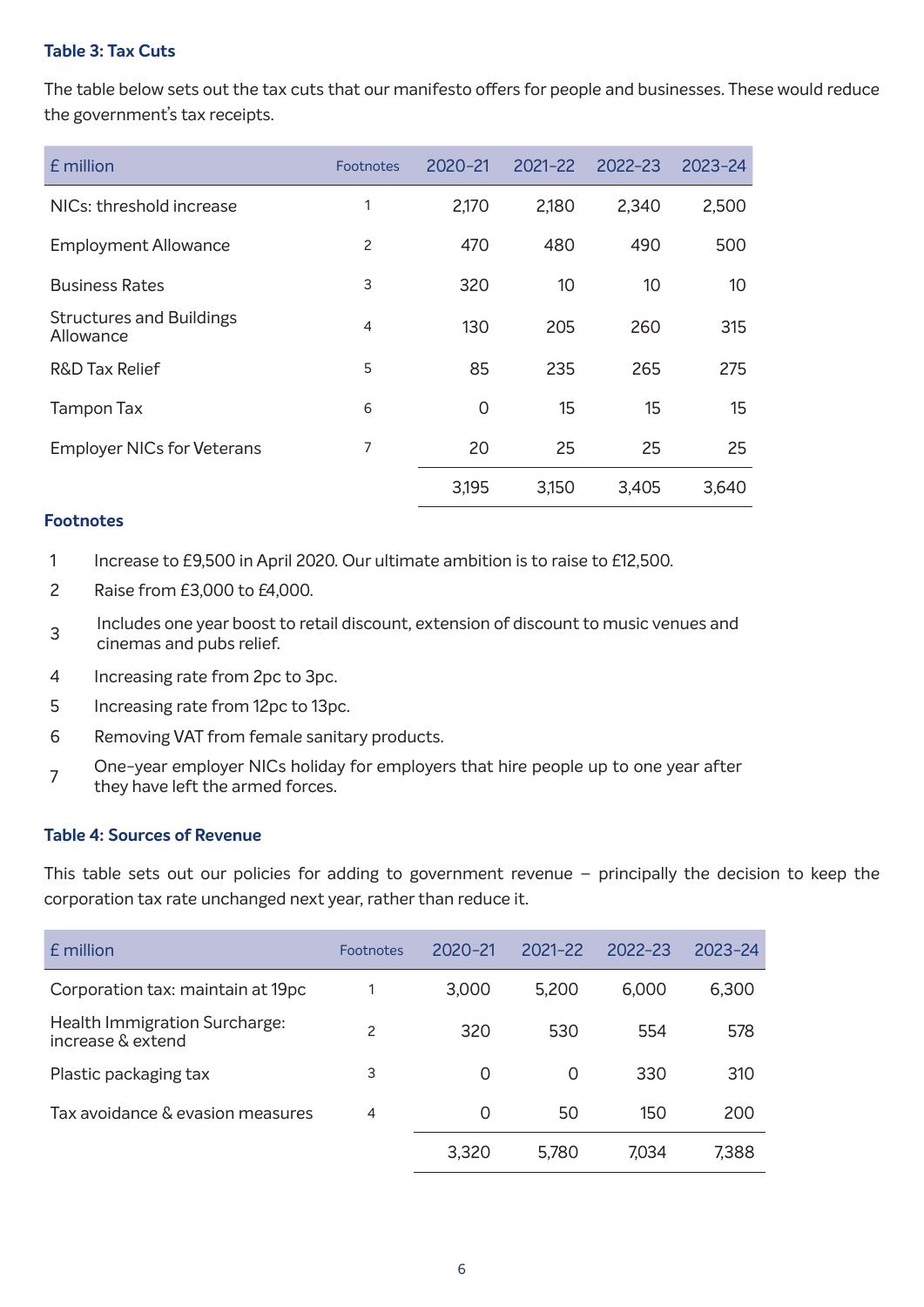#### **Footnotes**

- 1 Increases revenue relative to existing baseline predicated on reduction to 17pc.
- 2 Increase to £625; expand to EEA nationals.
- 3 Applicable where recycled content below 30pc at £200 per tonne.
- 4 Tackling Construction Industry Scheme abuse; tightening "notification of uncertain tax treatment" requirements; combatting tobacco smuggling; and other measures. The increase in SDLT for non-residents is not shown here because the proceeds will go directly to the budget for tackling rough sleeping. By the fourth year of the period, this is expected to be £120 million a year.

#### **Table 5: Overall Net Position**

This table draws together the totals from the three preceding tables and shows their net overall effect on the current budget. In the first two years, the effect is negative but the current budget remains in surplus. In the second two years, the effect is positive. Over the period, the cumulative effect is close to zero.

| £ million          | <b>Footnotes</b> | 2020-21 | $2021 - 22$ | $2022 - 23$ | 2023-24 |
|--------------------|------------------|---------|-------------|-------------|---------|
| Sources of revenue |                  | 3,320   | 5,780       | 7,034       | 7,388   |
| Resource spending  |                  | (1,505) | (2,794)     | (2,908)     | (2,938) |
| Tax cuts           |                  | (3,195) | (3,150)     | (3,405)     | (3,640) |
| Saving $/$ (cost)  |                  | (1,380) | (164)       | 721         | 810     |
|                    |                  |         |             |             |         |

| Estimated current budget surplus |       |       |       |       |
|----------------------------------|-------|-------|-------|-------|
| Before manifesto measures        | 3.500 | 3.900 | 4.600 | 4.400 |
| After manifesto measures         | 2.120 | 3.736 | 5.321 | 5.210 |

#### **Footnotes**

- 1 Conservative Party estimates based on the most recent Office of Budget Responsibility forecast in March 2019, taking into account developments since, most notably:
	- • ONS reclassifications and corrections, particularly in respect of student loans;
	- • Government spending commitments, most notably those made at the Spending Round in September and the party conference in October.

Spending Round measures included the allocation of £1 billion to social care in 2020- 21. The Prime Minister has recently confirmed that this funding will be maintained throughout the Parliament, and that commitment is taken into account in arriving at these estimates.

2 Conservative Party estimates, adding the net effect of manifesto measures as set out above.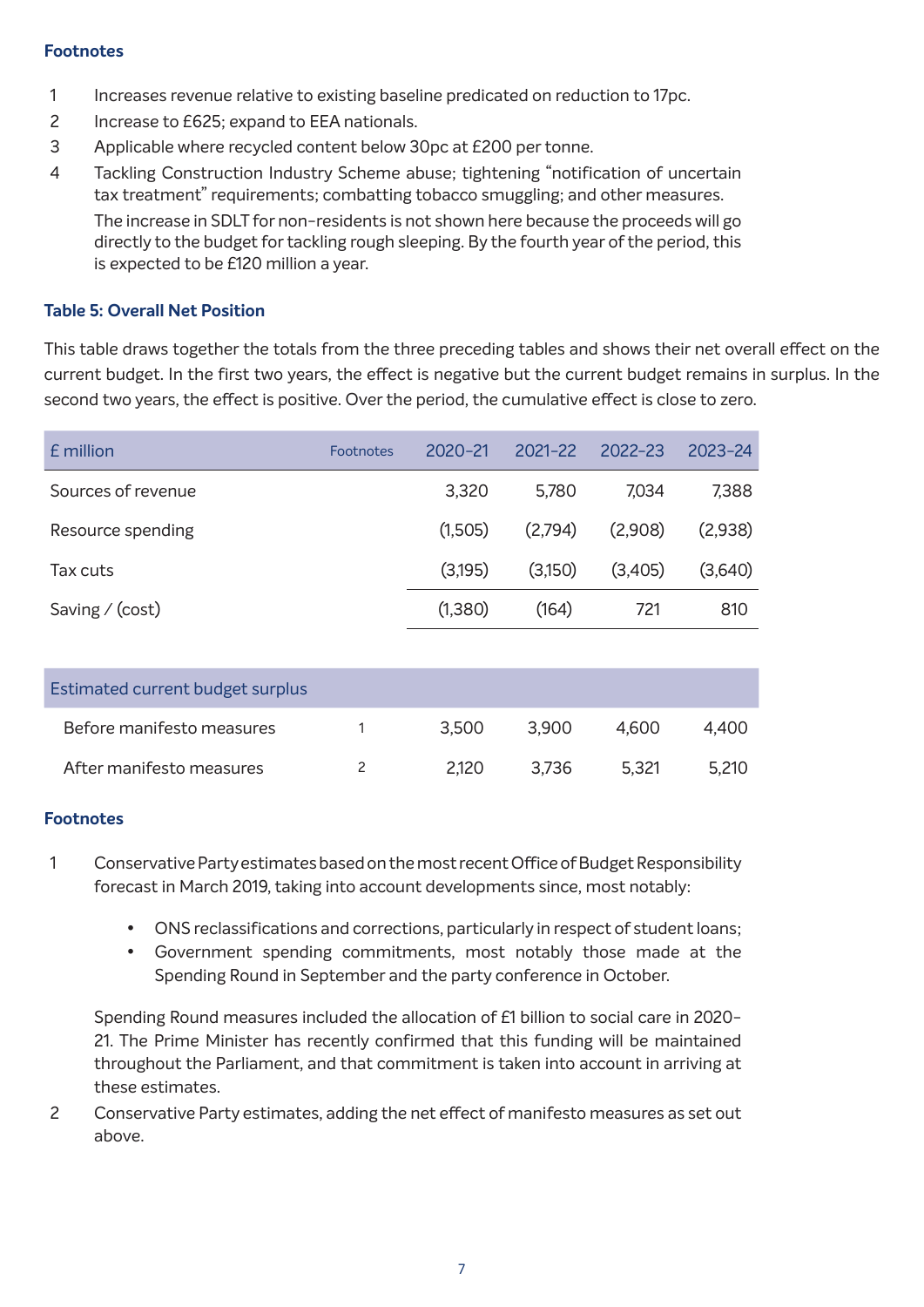#### **Table 6: Capital Spending**

The new fiscal rules announced by the Chancellor of the Exchequer on 7 November permit "public sector net investment" to go up to three per cent of GDP, averaged over the standard five-year forecast horizon, provided that interest rates do not rise significantly.

Accordingly, these new rules make possible approximately £80 billion in additional capital spending over the next four years, 2020-24 (and £100 billion over five), not all of which has yet been allocated to specific projects. The capital spending set out below totals approximately £22 billion and will be accommodated within that envelope. Further detail will be set out by the Chancellor at Budget.

| £ million                                       | Footnotes      | 2020-21        | $2021 - 22$    | 2022-23        | $2023 - 24$         |
|-------------------------------------------------|----------------|----------------|----------------|----------------|---------------------|
| Transport: reversing Beeching fund              | $\mathbf{1}$   | 500            | $\overline{O}$ | $\overline{O}$ | $\mathbf{O}$        |
| NHS: car parking                                | $\overline{c}$ | 257            | $\Omega$       | 0              | $\mathbf 0$         |
| Transport: cycling                              | 3              | 70             | 70             | 70             | 70                  |
| Community sentencing                            | $\overline{4}$ | 3              | $\overline{0}$ | $\overline{O}$ | $\mathbf{O}$        |
| Further education: upgrade estate               | 5              | $\overline{0}$ | 194            | 241            | 348                 |
| Potholes Fund                                   | 6              | 500            | 500            | 500            | 500                 |
| Social Housing Decarbonisation<br>Fund          | $\overline{7}$ | $\mathbf 0$    | 60             | 240            | 410                 |
| <b>Homes Upgrade Grants</b>                     | 8              | 150            | 260            | 370            | 590                 |
| <b>Public Sector Decarbonisation</b><br>Scheme  | 9              | 170            | 640            | 660            | 690                 |
| CCS Infrastructure Fund                         | 10             | $\mathbf 0$    | $\mathbf 0$    | 100            | 300                 |
| Nature for Climate Fund                         | 11             | 60             | 110            | 150            | 160                 |
| Intra-city transport settlements                | 12             | $\overline{0}$ | $\overline{0}$ | 840            | 840                 |
| <b>Industrial Energy Transformation</b><br>Fund | 13             | 30             | 30             | 70             | 90                  |
| Electric Vehicle Infrastructure                 | 14             | 70             | 110            | 110            | 110                 |
| Flexible Childcare Fund                         | 15             | $\mathbf 0$    | 250            | $\mathbf 0$    | $\mathsf{O}\xspace$ |
| R&D                                             | 16             | 800            | 1,300          | 2,000          | 3,200               |
| New Flood Defence Programme                     | 17             | 680            | 790            | 810            | 840                 |
|                                                 |                | 3,290          | 4,314          | 6,161          | 8,148               |

#### **Footnotes**

- 1 £250 million of this money would come via Network Rail from its CPC6 allocation.
- 2 Car park extensions to meet expected increase in demand.
- 3 Totals £350 million over five-year period.
- 4 Tags & tagging systems.
- 5 Totals £1.8 billion over five-year period.
- 6 Local Roads Maintenance includes pothole filling and investment to reduce new potholes.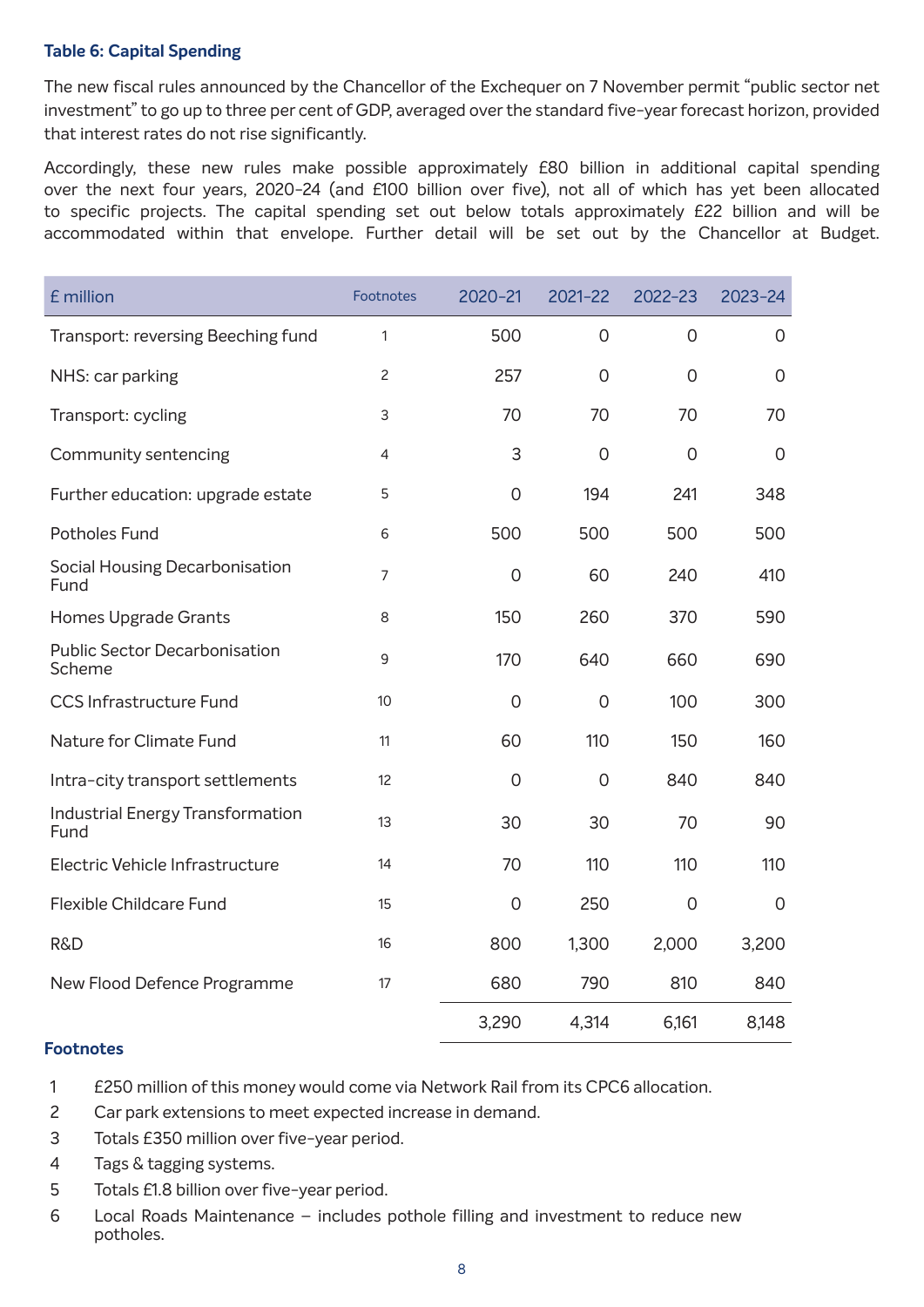- Totals £3.8 billion over ten-year period.
- Totals £2.5 billion over five-year period.
- Totals £2.9 billion over five-year period.
- Totals £800 million over three-year period.
- Totals £640 million over five-year period. Includes rural trees, urban trees and peatland.
- Totals £4.2 billion over five year period.
- Totals £500 million over eight-year period.
- Totals £600 million over six-year period of support for electric vehicle infrastructure. This comes on top of recent  $E$ 400m fund to help develop rapid charging infrastructure points for electric vehicles.
- Includes capital funding for schools and other providers.
- Includes dementia funding, EU funding guarantee and other items.
- 17 Totals £4 billion over five-year period.